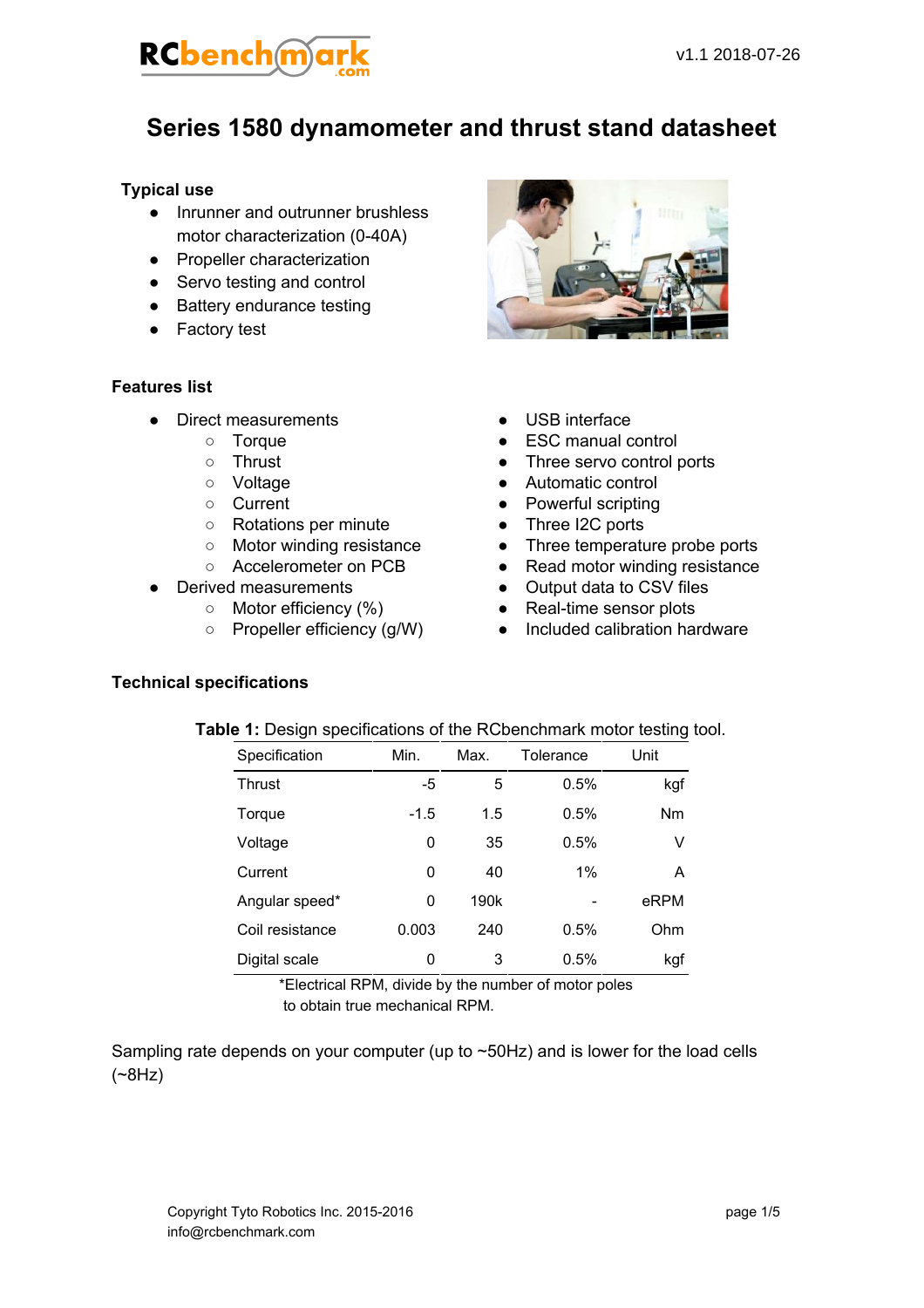

### **Software features list**

- Real time graphs
- Manual motor control
- Manual servo control
- Calibration wizard
- Safety cutoffs based on any measured data
- CSV export
- Automated test
	- Ramps
	- Steps
	- Measure Kv
	- Measure number of poles
	- And more...
- User scripts with documentation

### **Hardware**

The RCbenchmark dynamometer is designed to greatly reduce the time required for characterizing, testing, and designing brushless motors, while obtaining precise and accurate results. Figure 1 shows an overview of the important components of the tool.



**Fig. 1:** Hardware overview

For a given **voltage**, brushless motor **speed** is a function of two variables: the **mechanical load** (in Nm), and the **input** (which can be measured in duty cycle or percentage of the maximum command sent to the ESC). The motors are characterized by changing the **input** from the software and by changing the **load** with multiple propellers. The load changes as the propellers have different size and pitch.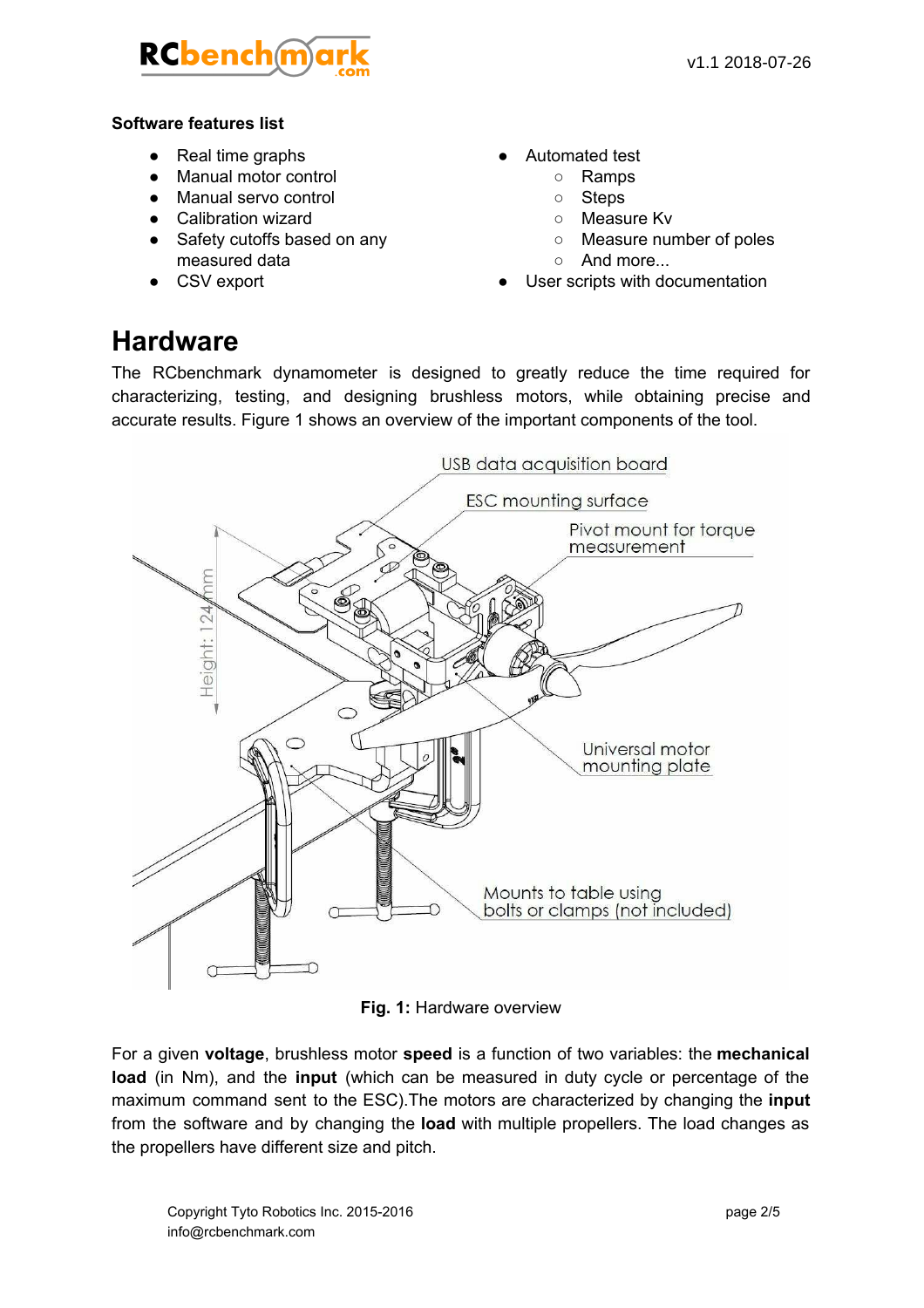

### **Calibration**

The device is supplied with calibration hardware for both the torque and thrust measurements. Figure 2 shows the device with its included calibration hardware and precision weight. See the manual and the app for calibration instructions.



**Fig. 3:** Mounting shown with 36mm∅ and 53mm length inrunner motor.

The test device can accept most inrunner and outrunner brushless motors with M2 to M4 screws and screw spacing of up to 56mm. Inrunner motors can have a maximum length of

 $\mathcal{L}$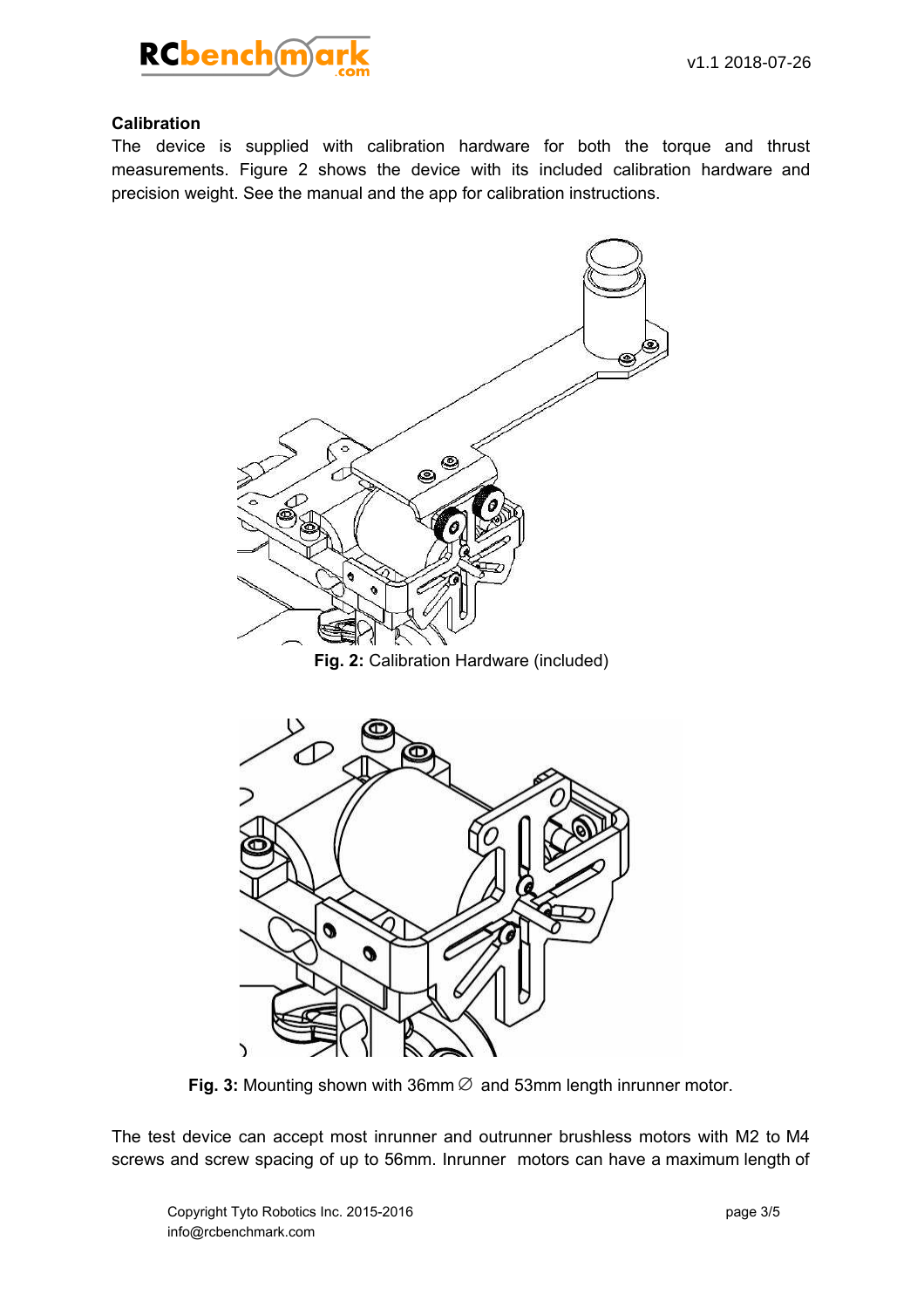

55mm and a maximum diameter of 48mm. Figure 3 shows an example of an inrunner mounted on the device.

Use the drawing in Figure 4 to check if you can install your motor on the device. The pattern fits almost all standard motors. Otherwise, you can make a wood adapter, or design your own motor mounting part using the dimensions in the drawing.



**Fig. 4:** Motor mounting part dimensions

# **Safety**

Fast spinning propellers and motors can potentially cause harm to the user. Safety goggles must always be worn when testing. The software has automatic cutoffs based on the specifications of the device. These cutoffs can be further limited by the user to, for example, prevent a propeller from spinning too fast or a motor from using too much current.